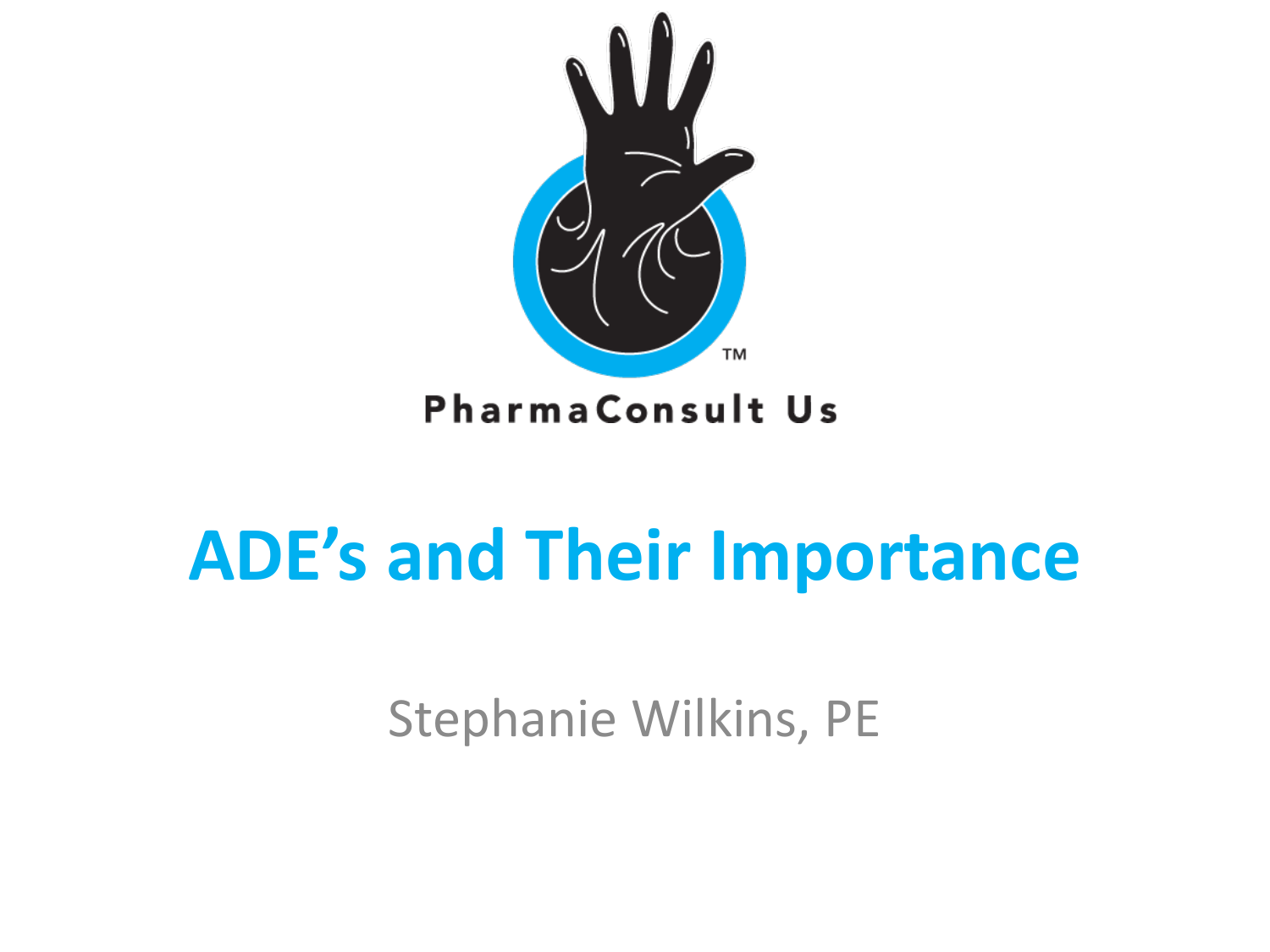



- **What is an ADE and why are they important?**
- **How determined** 
	- **NOAEL vs. LD50 vs. MSDS vs. OEL**
	- Safety Factors, Uncertainty Factors, Modifying Factors
	- Contra-indications and Subpopulations
	- Adjustments to ADEs for route of administration
	- **◆ Significant digits**
- **How does the non-toxicologist use this** information?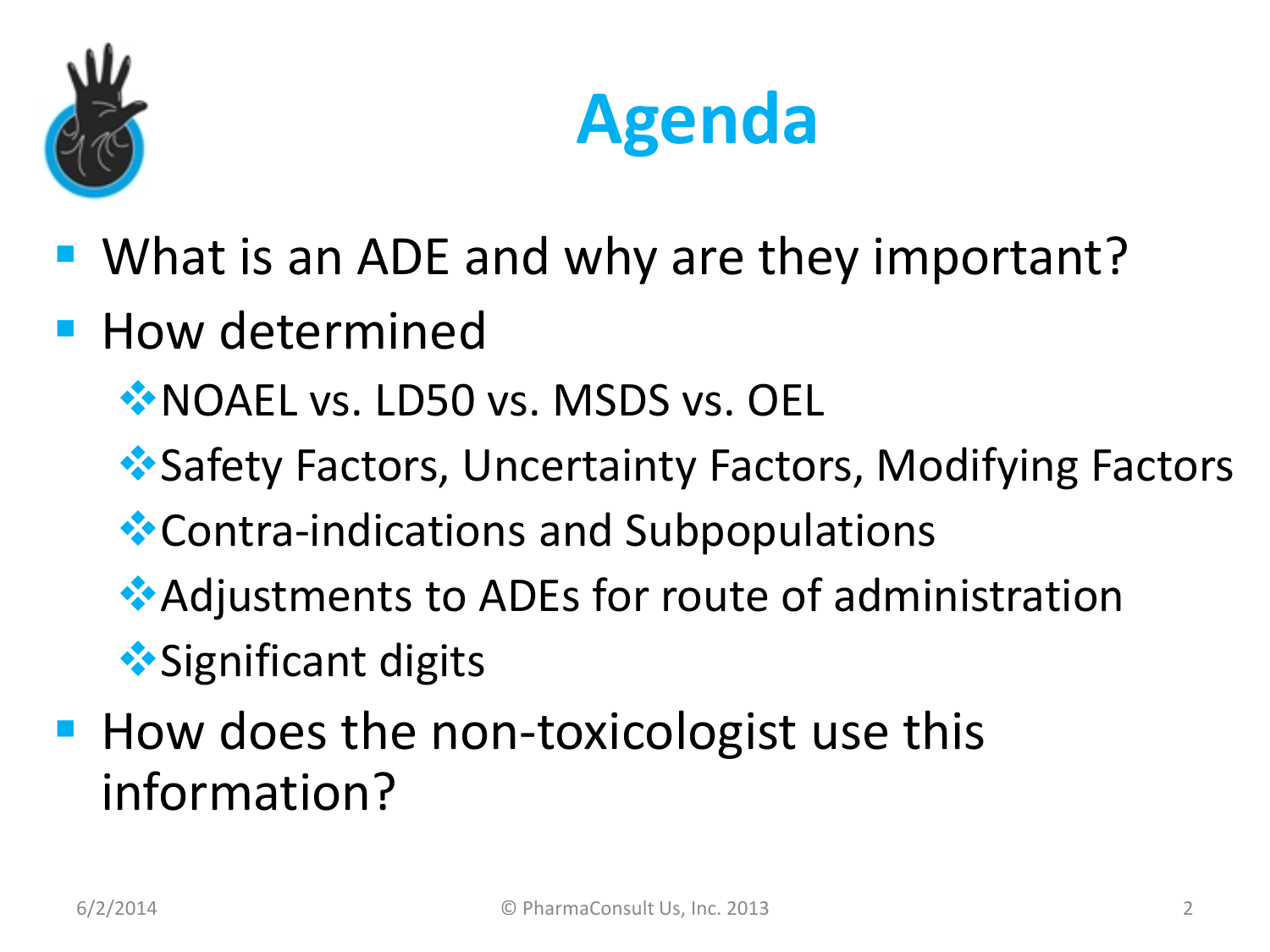

### **An ADE is:**

Acceptable Daily Exposure (ADE):

A daily dose of a substance below which no adverse effects are expected by any route, even if exposure occurs for a lifetime. This value is set by toxicologist based on clinical and other in use data and is used to assess the risk of cross contamination.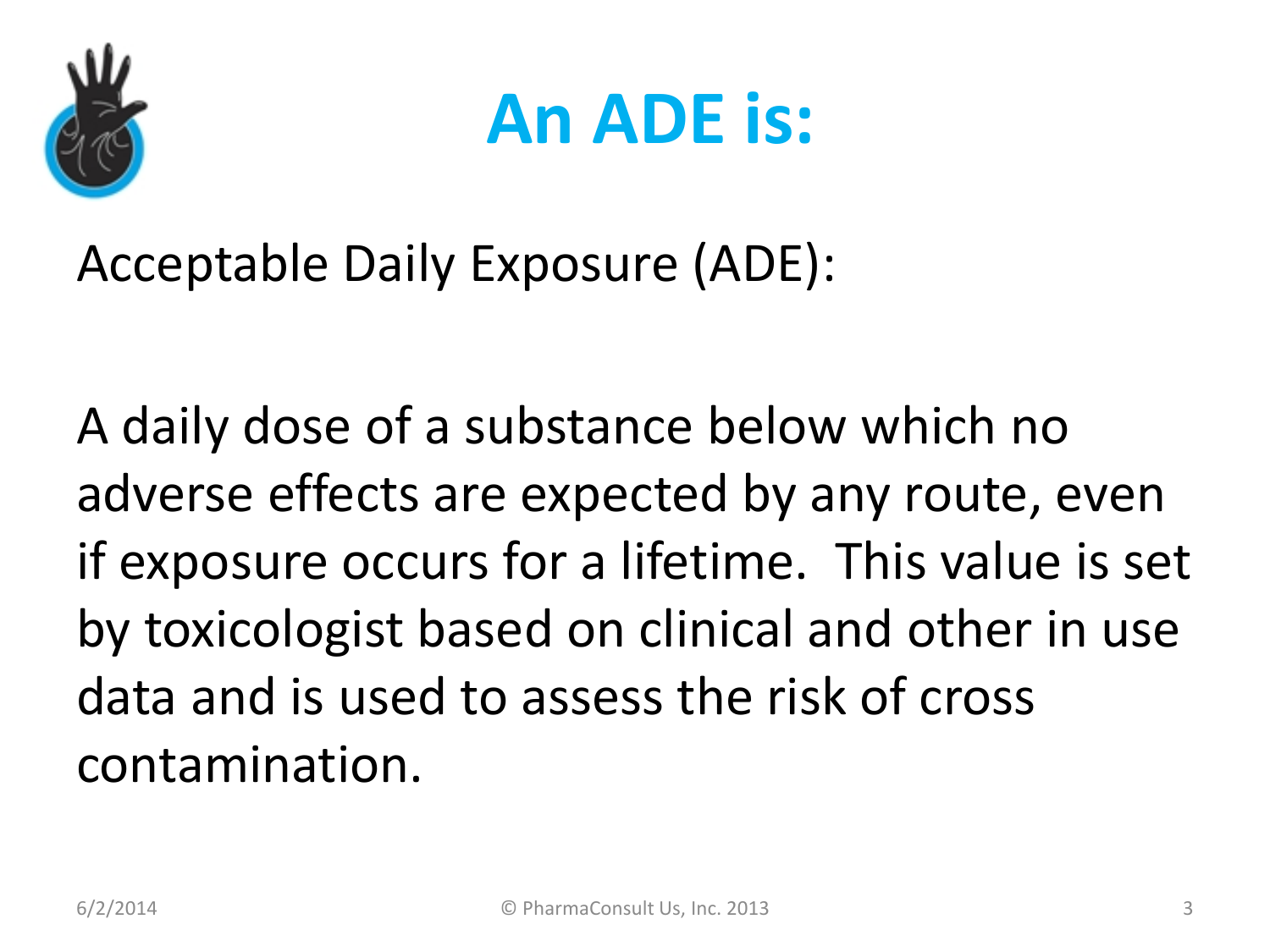

### **EMA's PDE**

**EMA's latest draft guidance for setting health**based limits uses the terms PDE or threshold value. These are defined as:

A substance-specific dose that is unlikely to cause an adverse effect if an individual is exposed at or below this dose every day for a lifetime.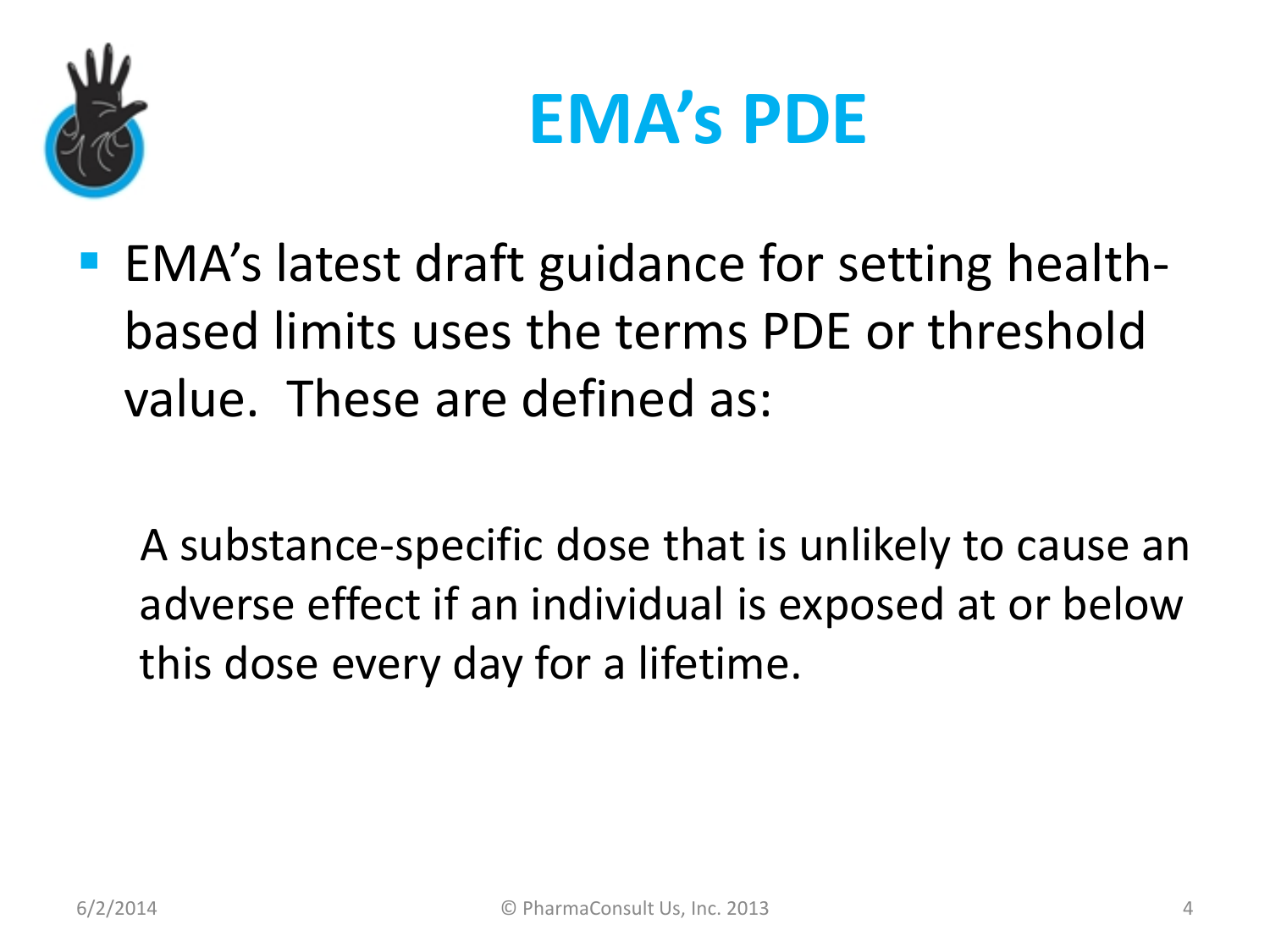

# **Why are ADEs important?**

- ADEs provide a safe limit that can be used to assess the risk to the patient in the event of cross contamination
- **ADEs are used to develop cleaning limits and** to assess the risk from airborne and mechanical transfer
- **By definition, ADEs are very conservative**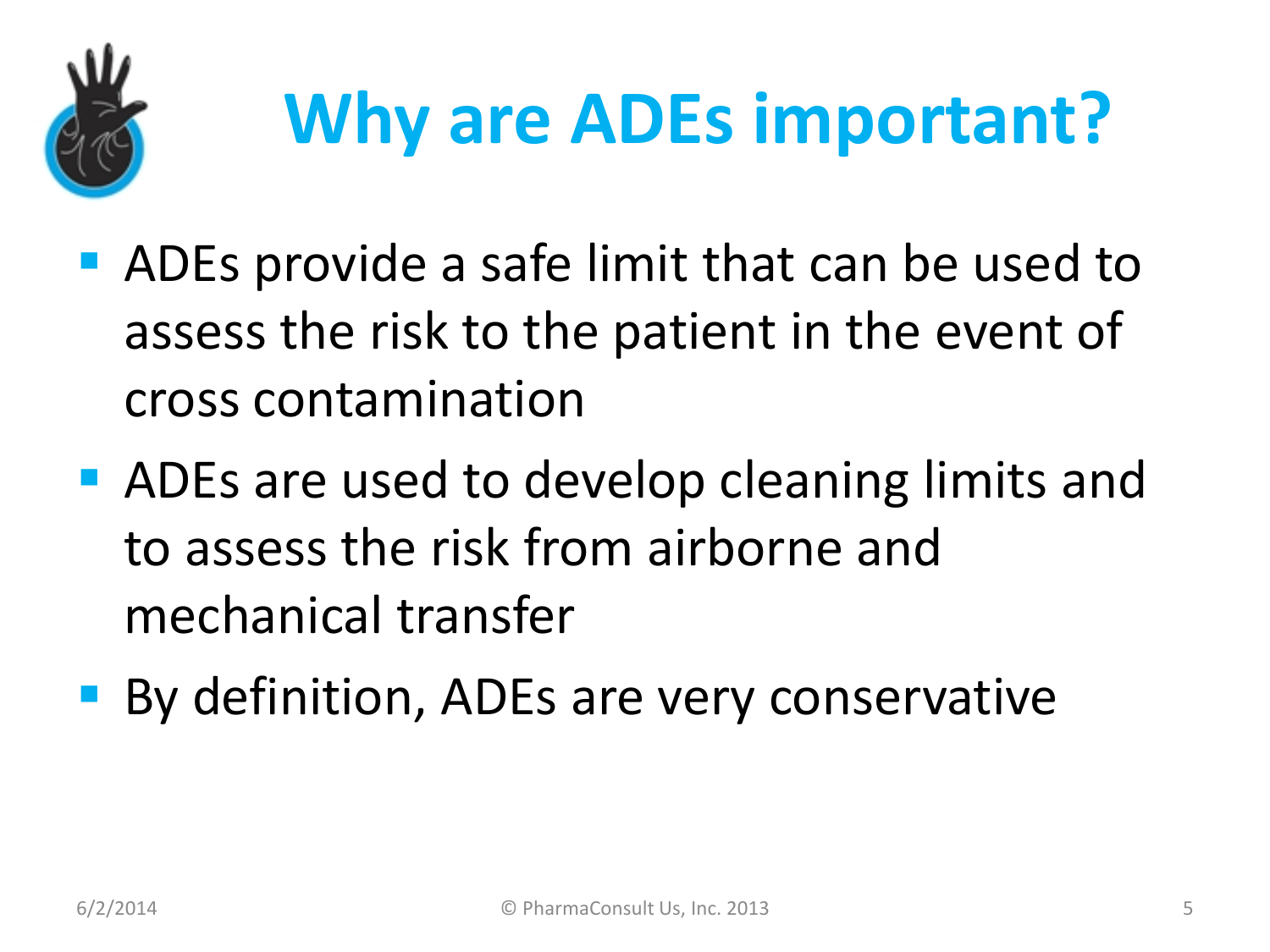

# **How are ADEs determined?**

Based on clinical studies, literature, etc. toxicologists determine the ADE using the following formula

### NOAEL (mg/kg/day) \* BW (kg) ADE= UFc \* MF \* PK

Where:

NOAEL is No Observed Adverse Effect Level BW is the body weight UFc is the composite uncertainty factor MF is the modifying factor PK is the pharmacokinetic adjustment



These terms may be expressed in a variety of ways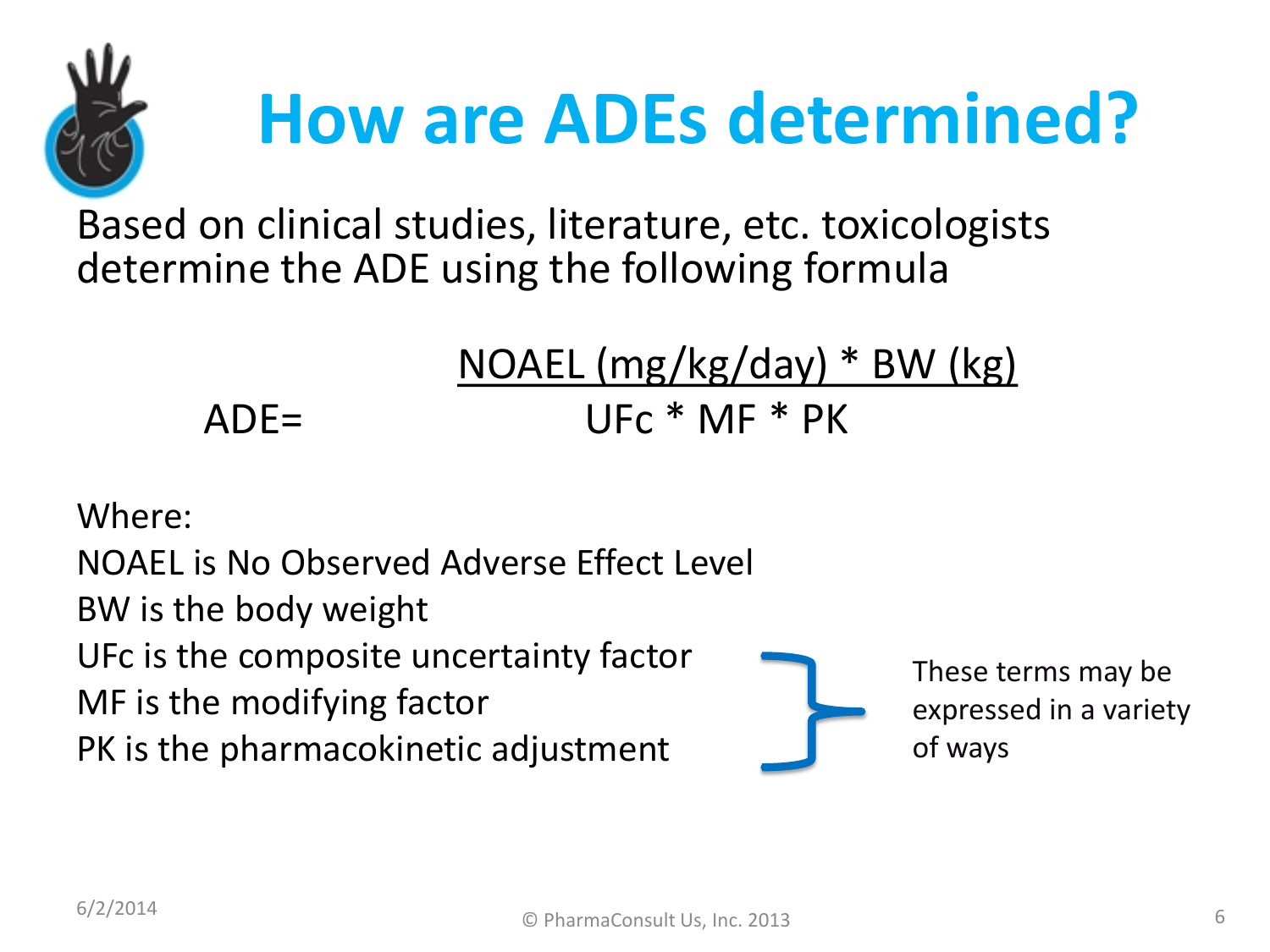

# **How are PDEs determined?**

Based on clinical studies, literature, etc. toxicologists determine the PDE using the following formula

### NOAEL (mg/kg/day) \* BW (kg) PDE=  $F1 * F2 * F3 * F4 * F5 * PK$

Where:

NOAEL is No Observed Adverse Effect Level

BW is the body weight

F1 – F5 Adjustment factors as defined in ICH Q3C

PK is the pharmacokinetic adjustment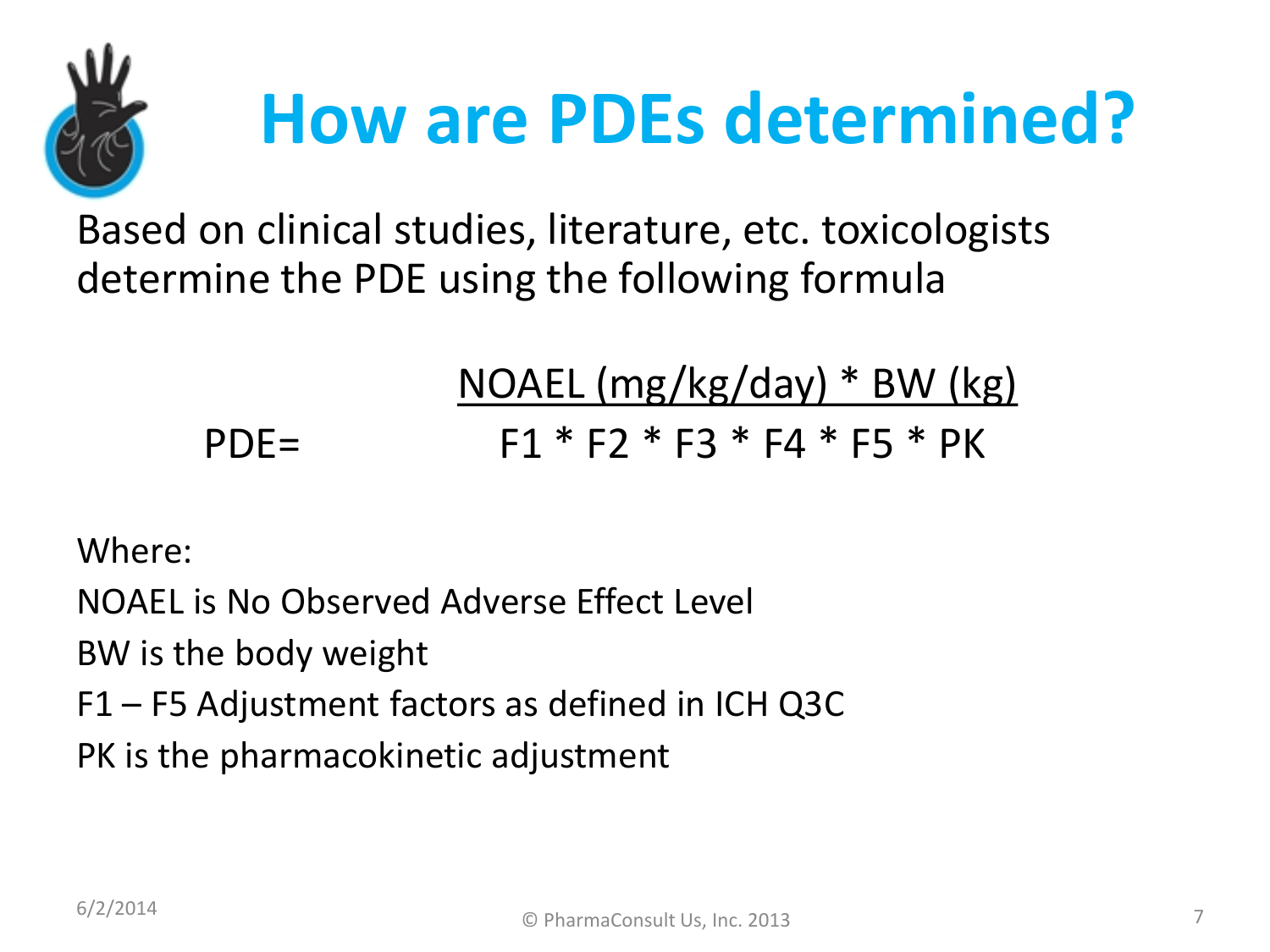

## **What is a NOAEL?**

The highest exposure level at which there are no biologically significant increases in the frequency or severity of adverse effect between the exposed population and its appropriate control; some effects may be produced at this level, but they are not considered adverse or precursors of adverse effects.

From Wikipedia and the US EPA website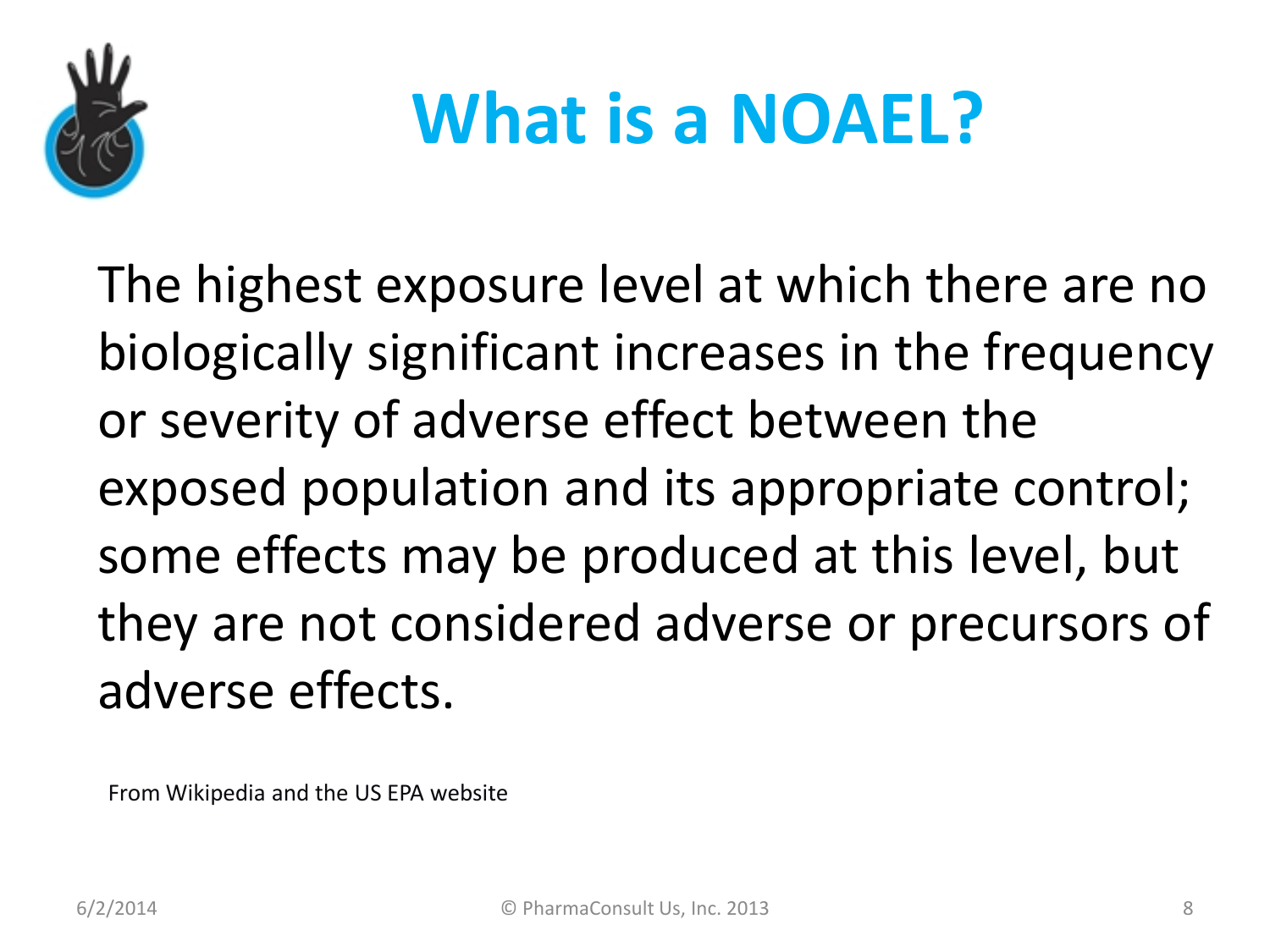

## **Factors – Safety, Uncertainty, Modifying**

- Uses science-based adjustment factors to address areas of uncertainty
	- **Interspecies Differences**
	- **EXACTE:** to NOAEL extrapolation
	- Modifying Factor- to address residual uncertainties – professional judgement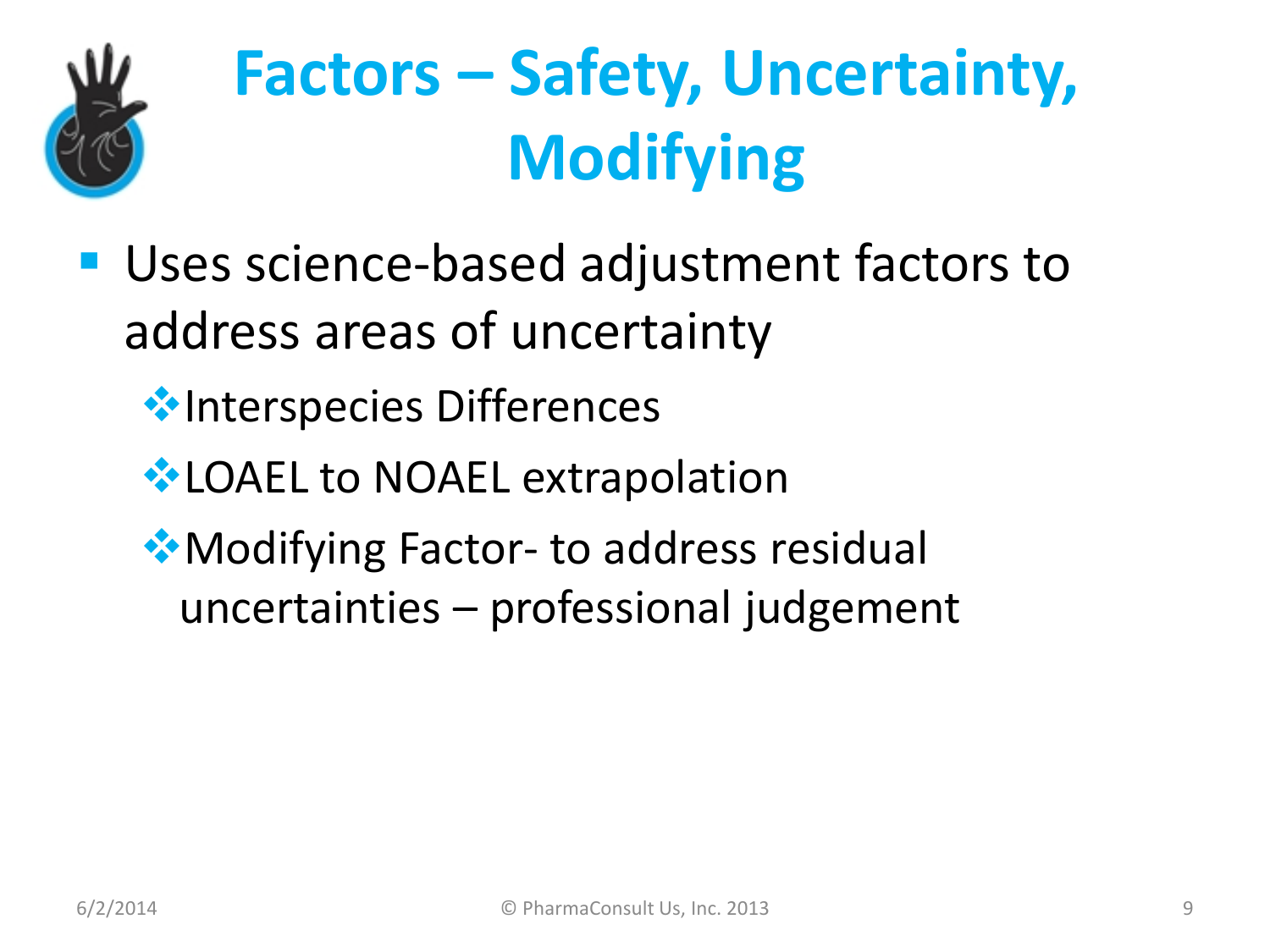

### **Adjustments to ADEs for Route of Administration**

- Adjustments to the ADE can be made if the route of administration of the study data is of a different route than the products being assessed (study done with intravenous products and manufacturing is for OSD).
- Note FDA expressed that it is preferred that the study data route match the route for the assessed product if possible.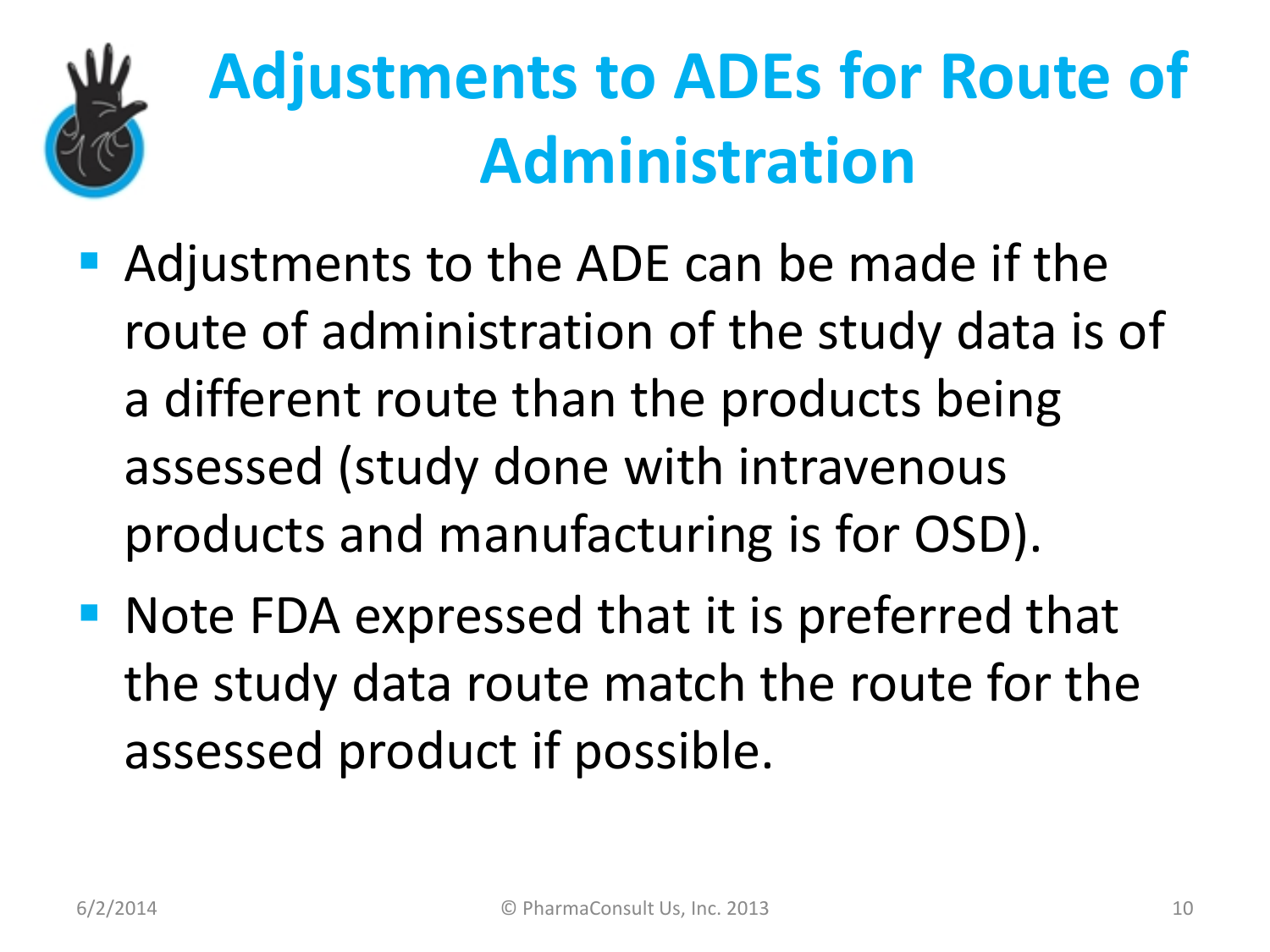

### **Contra-Indications and Subpopulations**

ADE monographs should clearly state the subpopulations reviewed and addressed as well as any contra-indications that exist.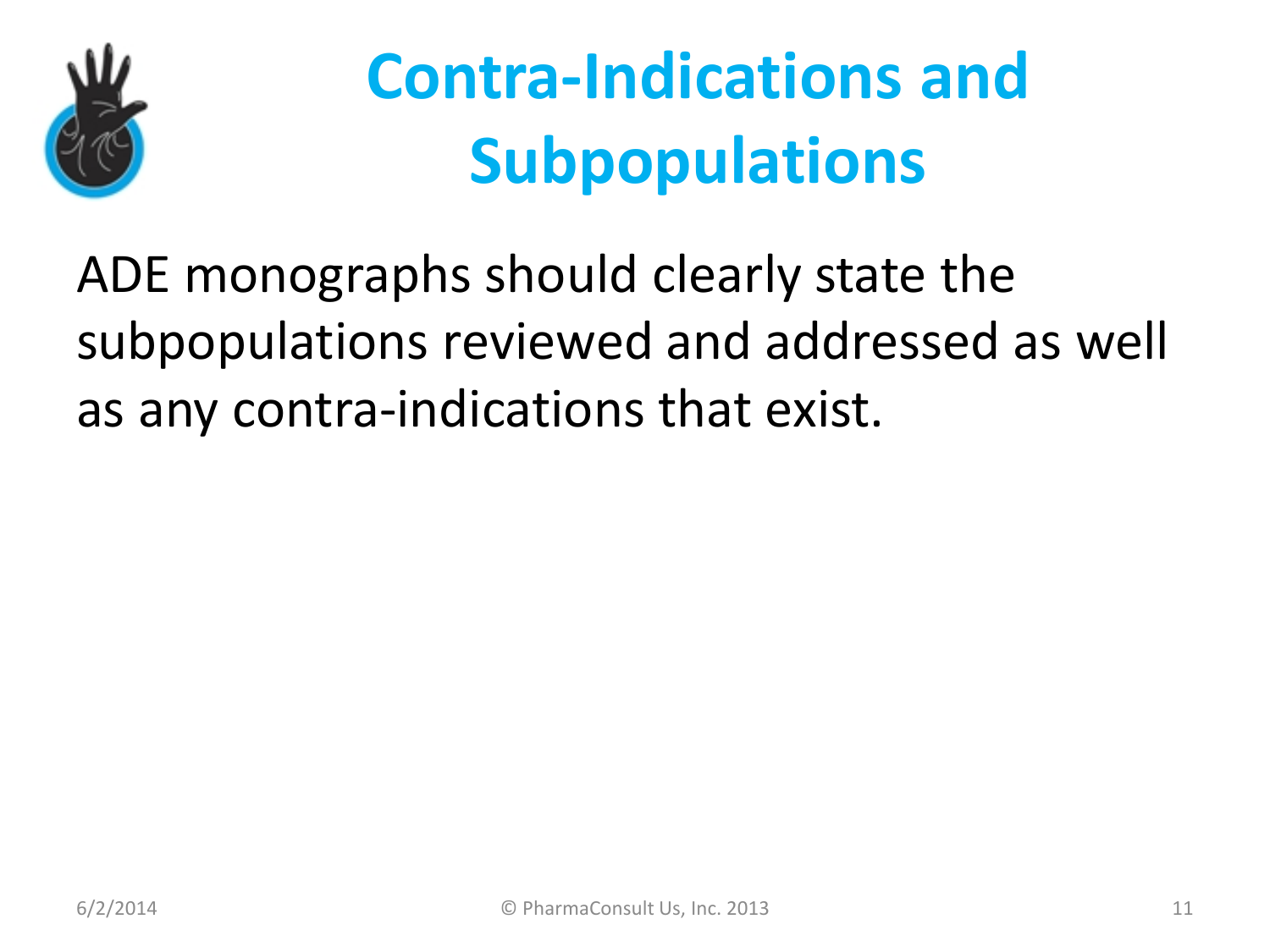

# **What Does LD50 Mean?**

■ Lethal Dose for 50% of the Population (LD50)

represents the dose where 50% of the test population (rats, mice, dogs, etc.) experience death. This value can vary with the species of test population.

- Adverse effects would be expected long before death.
- Note animal toxicity studies do not necessarily extrapolate to humans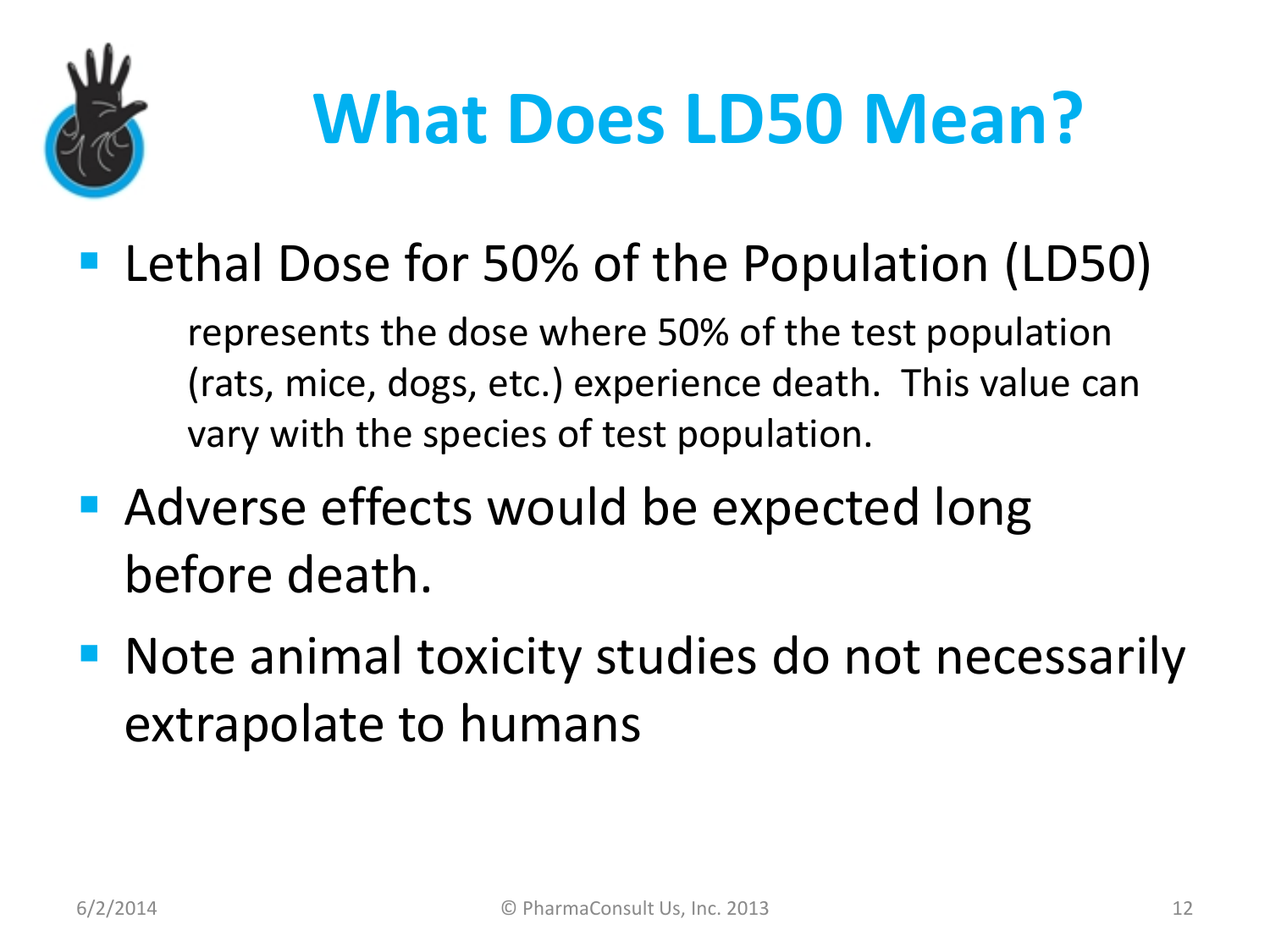

### **Which LD50?**

*Acute and Local Toxicity* – LD<sub>50</sub> values of 200, 200, 500 and 150 mg/kg were determined in the guinea pig model following intramuscular, intraperitoneal, oral and subcutaneous routes of administration, respectively.

LD<sub>50</sub> values of 420, 180, 1450 and 225 mg/kg were determined in the mouse model following intraperitoneal, intravenous, oral and subcutaneous routes of administration, respectively.

 $LD_{50}$  values of 500 1000 and 300 mg/kg were determined in the rat model following intraperitoneal, oral and subcutaneous routes of administration, respectively.

In the rabbit model LD $_{50}$  values of 350 and 500 mg/kg were determined following oral and subcutaneous administration, respectively.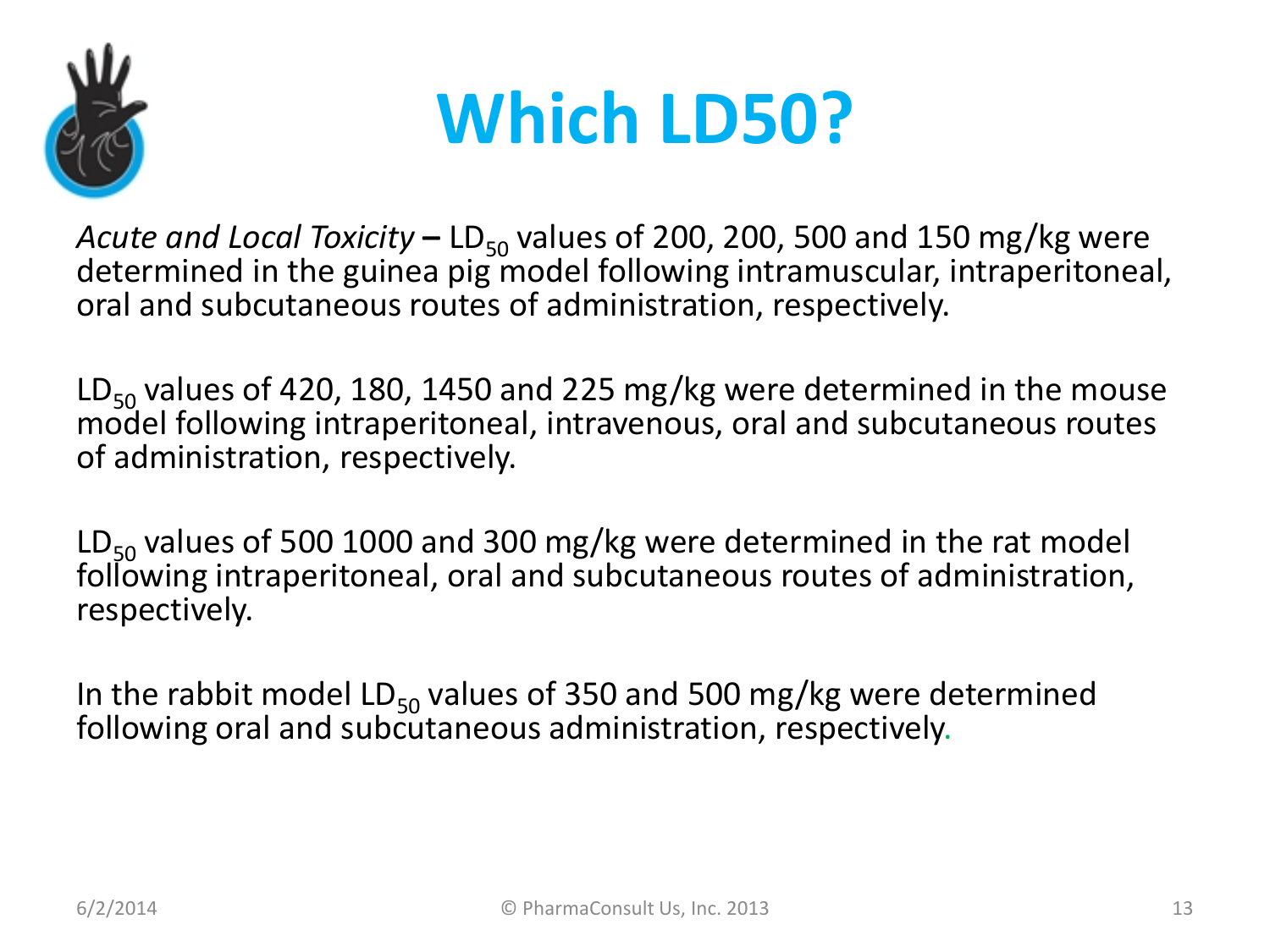

# **How Are MSDS' Created?**

- Material Safety Data Sheets (MSDS) have a suggested standardized format but the input to the MSDS' vary widely even for the same material.
- **The purpose of the MSDS is to alert workers** and emergency personnel with proper handling techniques and procedures.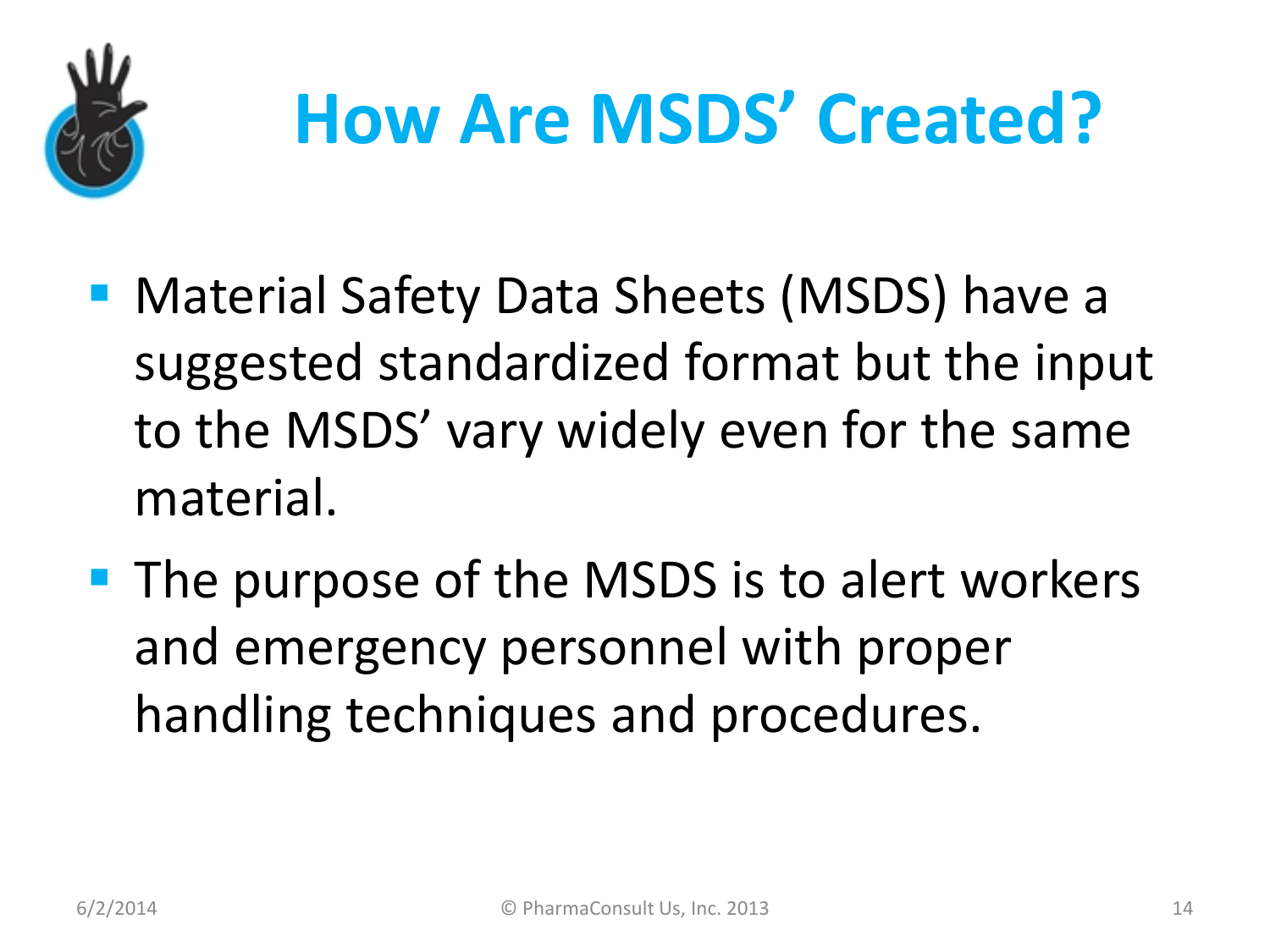

#### **Patient Protection - ADE**



- Mcg/day
- Cleaning limits
- Compare to amount of one product in another product

#### **Operator Protection - OEL**



- $Mcg/m<sup>3</sup>/8$  hours
- Air monitoring/ wipe samples
- Compare to emission from systems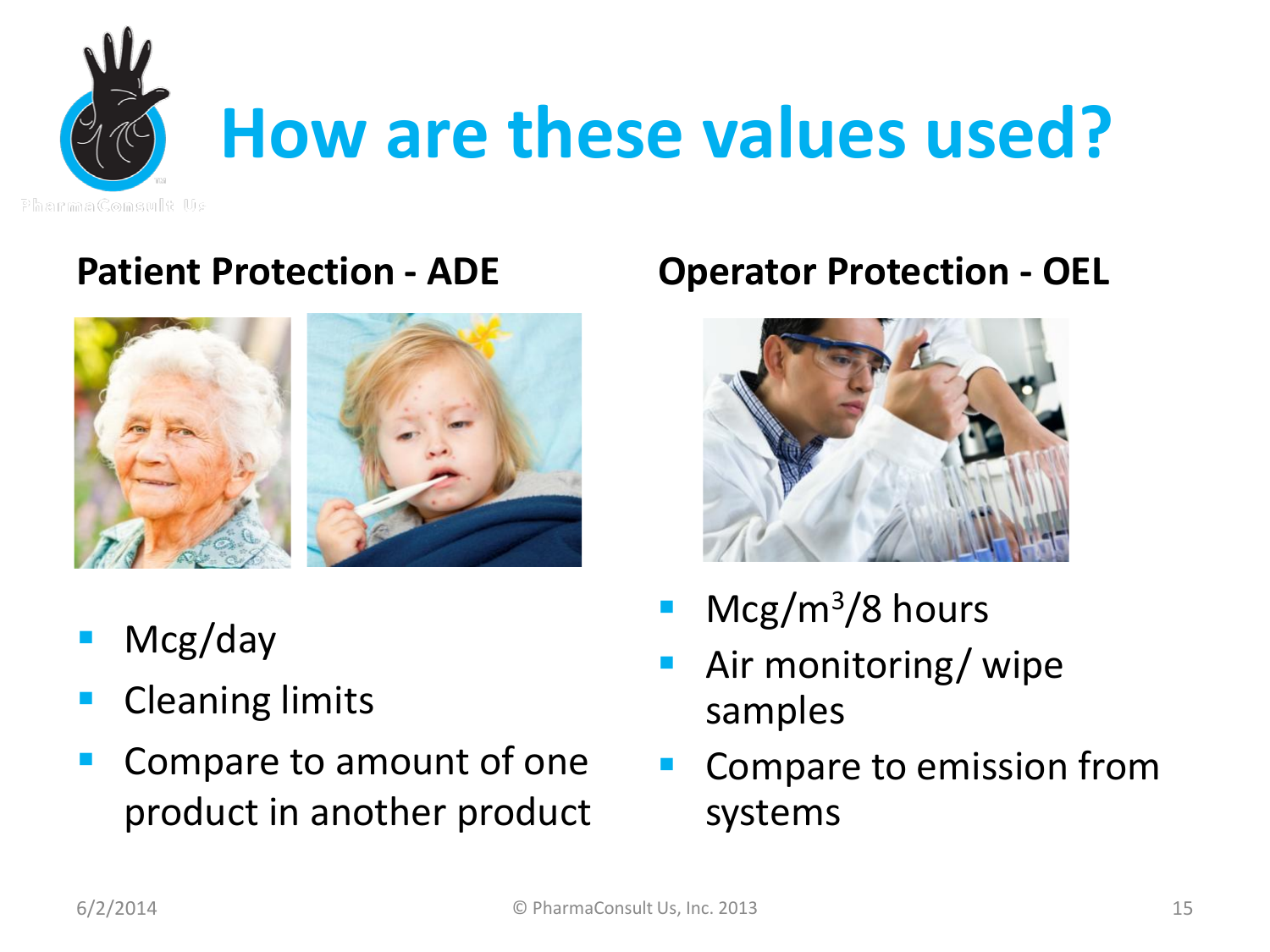

### **OEL or ADE?**

Based on same data but…..

- ◆ OEL is typically based on the amount of air an operator breathes in an 8 hour shift
- **◆ OEL takes into account work force that is** basically healthy and of working age
- ADE should be protective of patient population which by definition has some health issue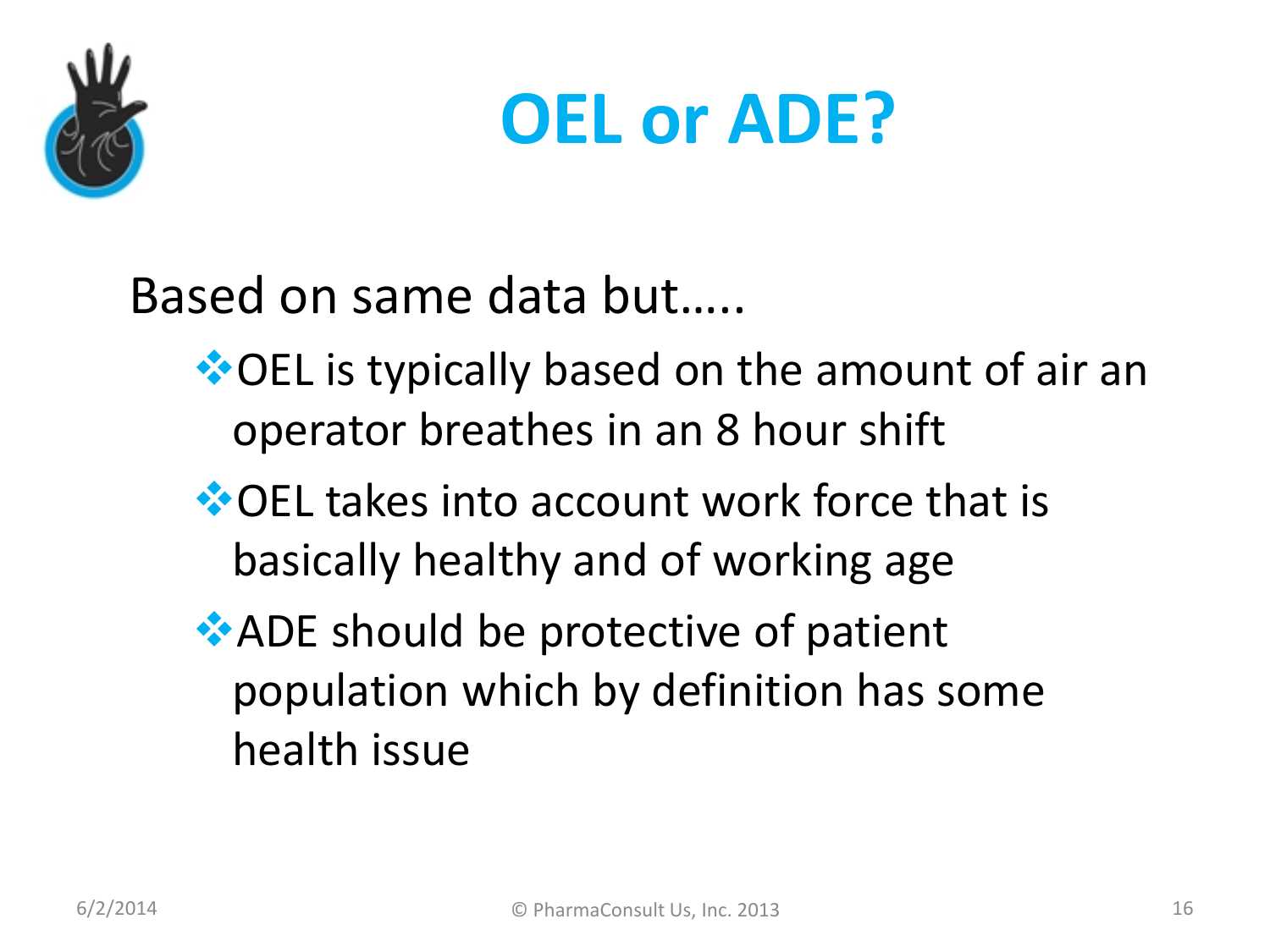

### **Tips for understanding ADE Values**

Rule of thumb  $ADE = 10 \times OEL$ 

 $\cdot$  If the ADE is lower than the OEL, ask why

- **What route of exposure was used**
- **Where all subpopulations reviewed** 
	- **\*** For known sensitizers were the sensitized populations included?
- Was there sufficient data to support the value or does the value need periodic review?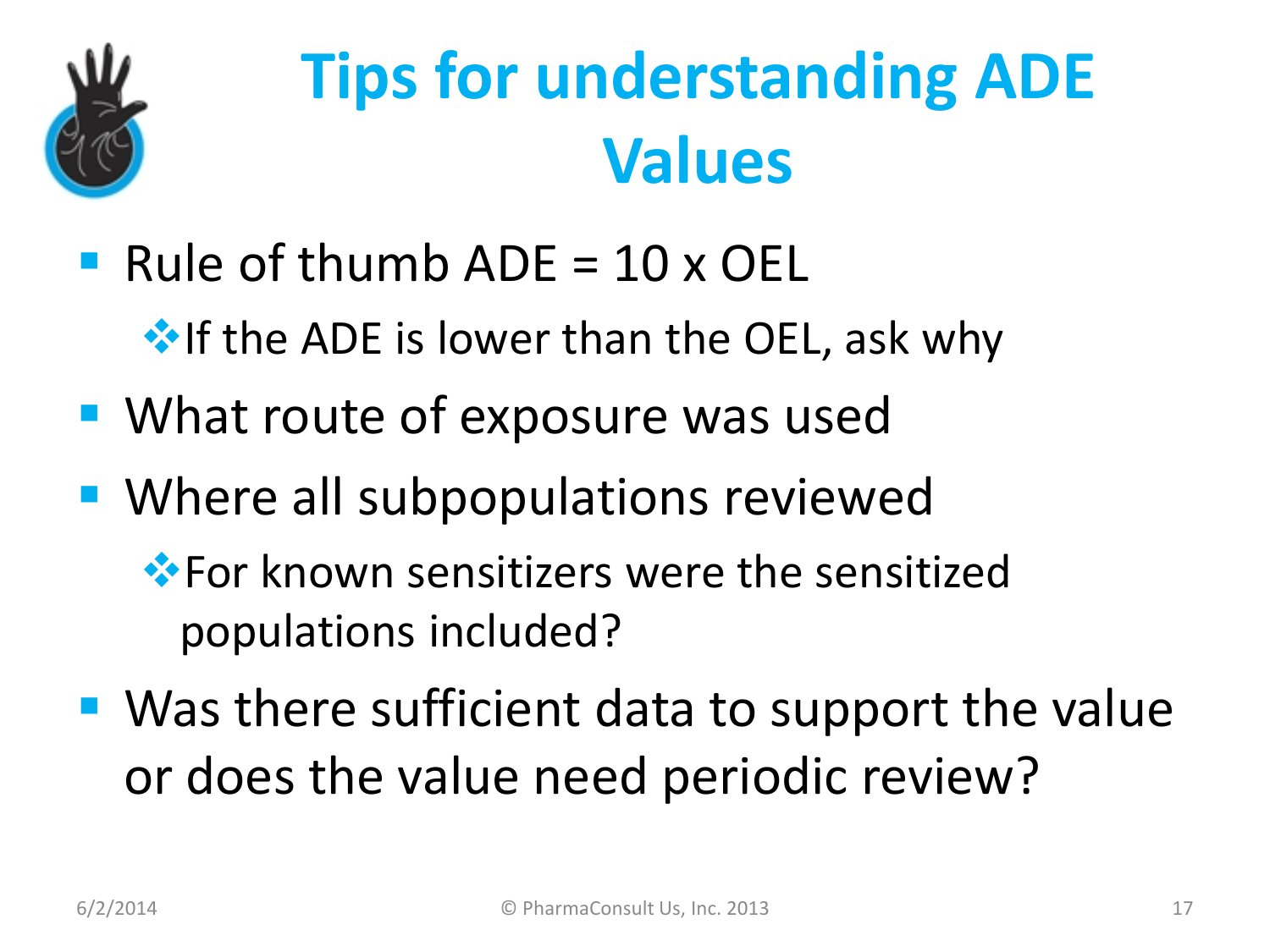

# **Significant Digits**

- Do not make the result of the calculation look more exact than it is!
- Just because  $1000/900 = 1.111$  does not mean the result is 1.111….by the significance of the digits the result is no more exact than 1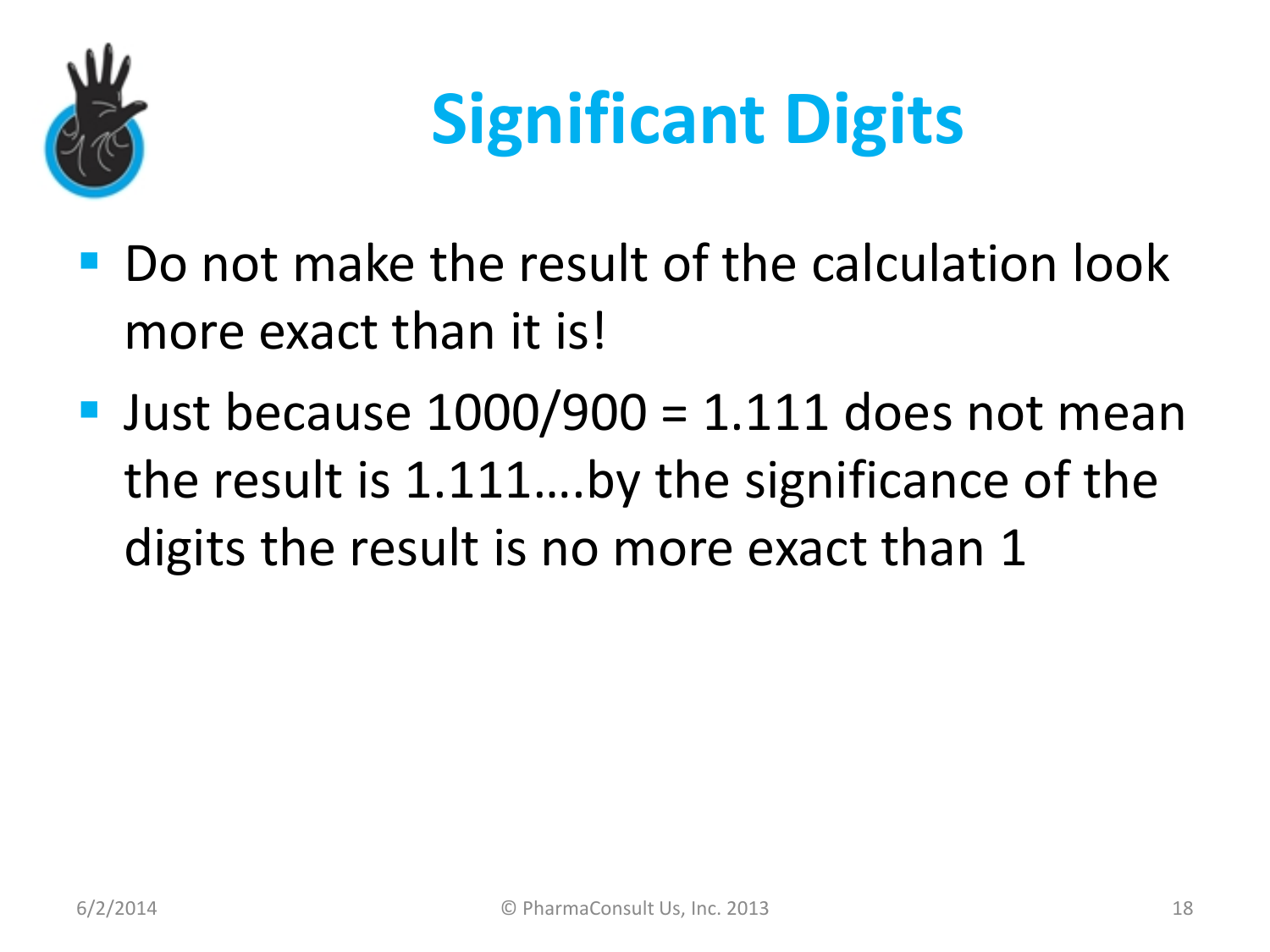

## **How does the non-toxicologist use this?**

- Setting limits for cross contamination
	- **<sup>◆</sup>Cleaning limits**
	- **<sup>◆</sup>Cross contamination**
- **Setting limits for operator protection**  ⊙EL
	- Surface limits
- Be an educated consumer!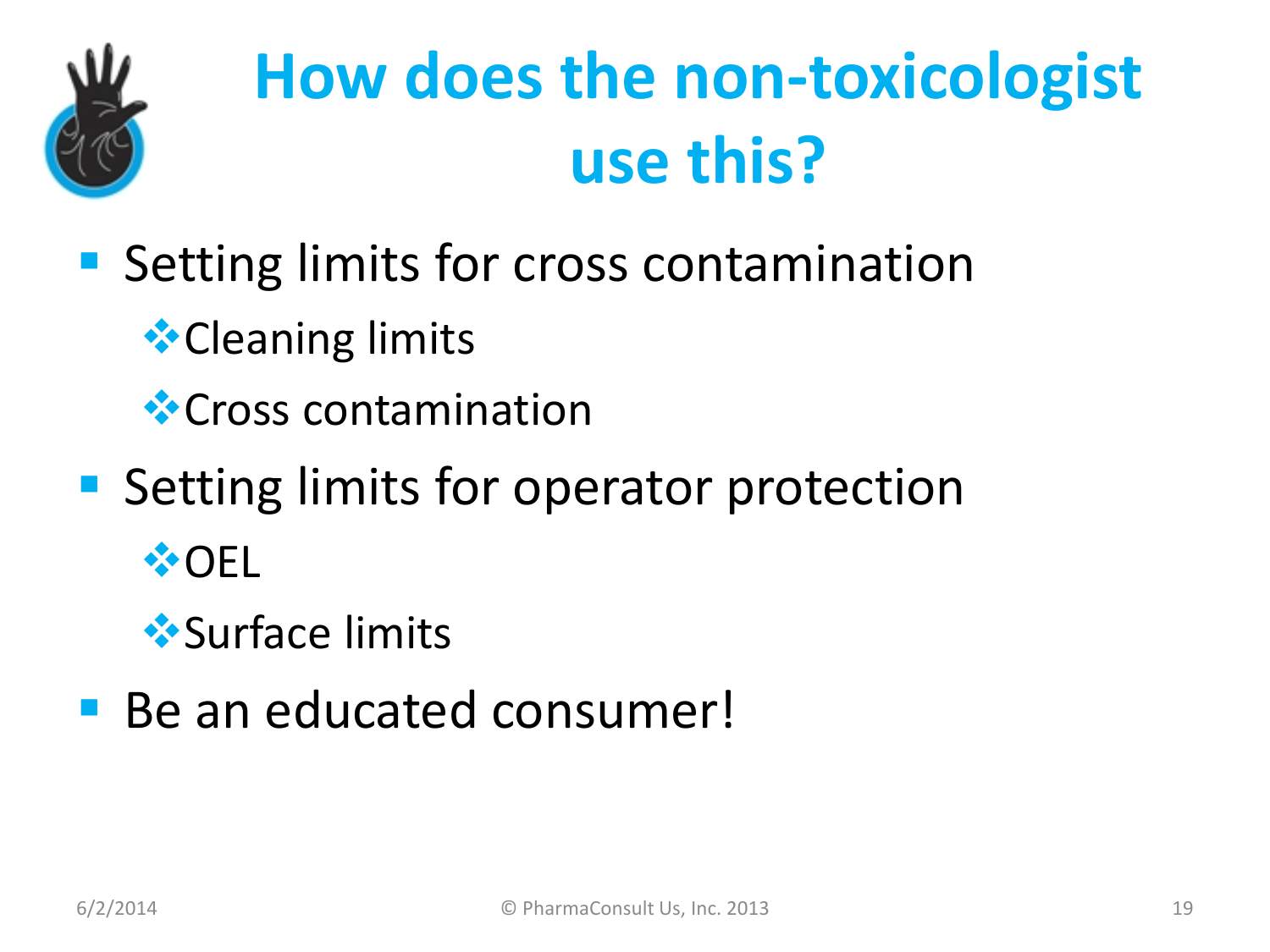

### **Thresholds of Toxicological Concern**

**1) compounds that are likely to be carcinogenic. (ADE = 1 µg/day)**

**2) compounds that are likely to be potent or highly toxic. (ADE = 10 µg/day)**

**3) compounds that are not likely to be potent, highly toxic, or genotoxic. (ADE = 100 ug/day)**

Dolan DG, Naumann BD, Sargent EV, Maier A, Dourson M Application of the threshold of toxicological concern concept to pharmaceutical manufacturing operations. *Regul. Tox. Pharm.* 43:1-9 (2005)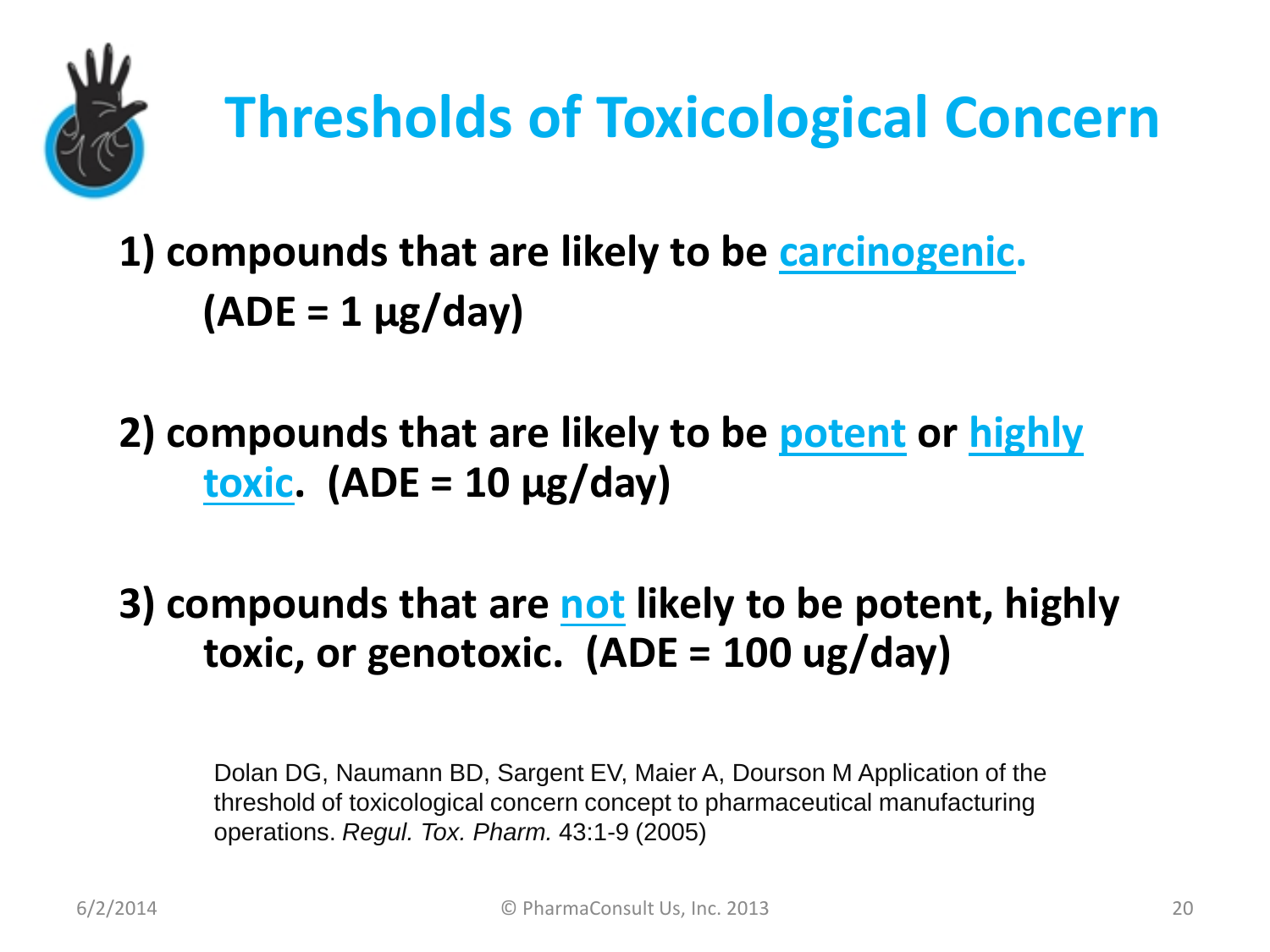

# **Regulatory View of ADEs**

- Whichever of these criteria resulted in the lowest carryover, constituted the limit applied for cleaning validation. However, these limits do not take account of the available pharmacological and toxicological data and may be too restrictive or not restrictive enough. Hence, a more scientific case by case approach is warranted for all classes of pharmaceutical substances.  $– EMA$
- Check the manner in which limits are established. ... The objective of the inspection is to ensure that the basis for any limits is scientifically justifiable. - FDA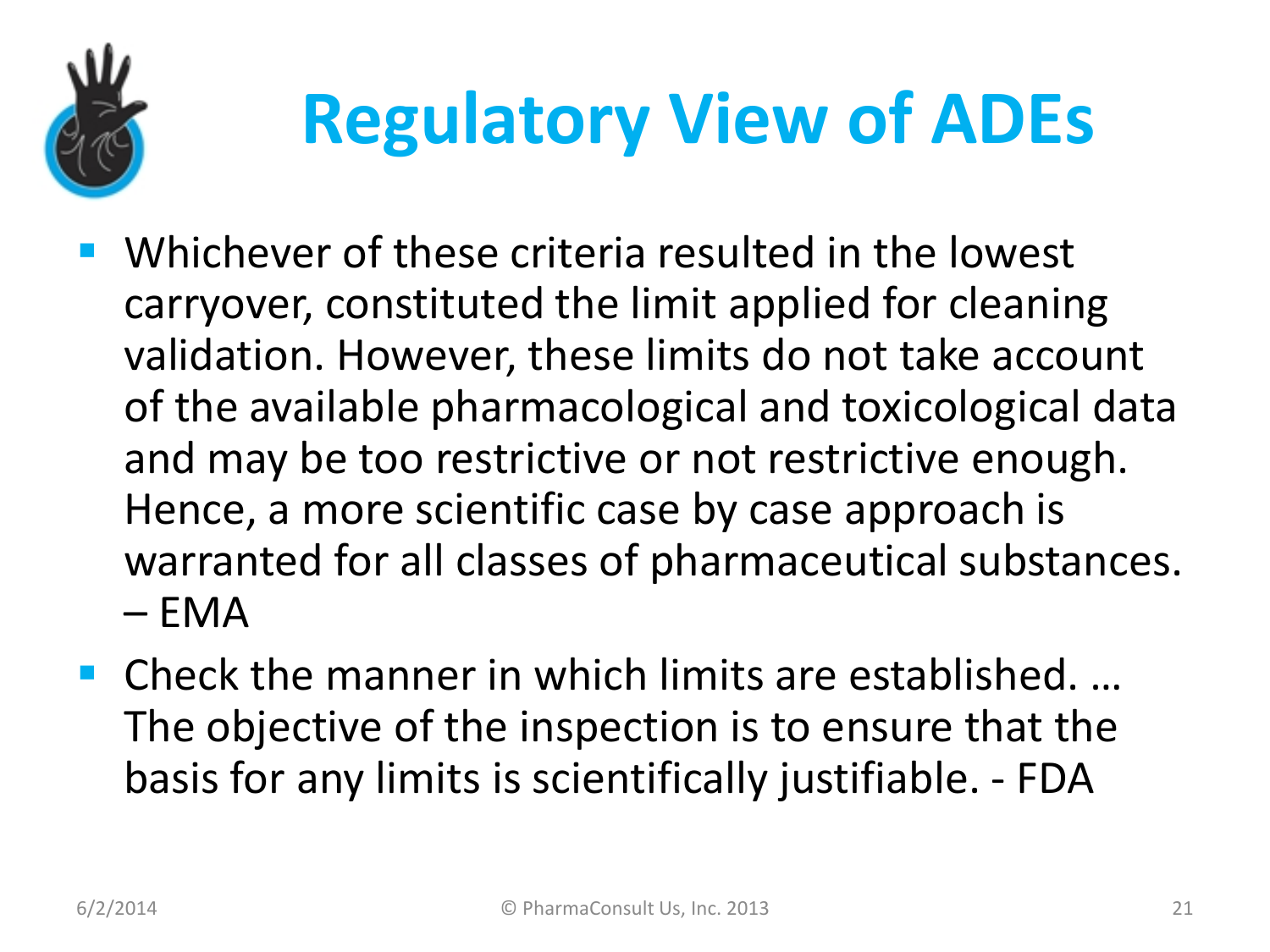

### **How ADEs are used for Cleaning Limits**

**Use this:** 

**Health Based = ADE x Batch Size \* Value Max Daily Dose\*** 

**Instead of this:**

**Dose Based = <u>Lowest Marketed</u> Dose X Batch Size MACO 1000 Max Daily Dose\***

**\*Of next product**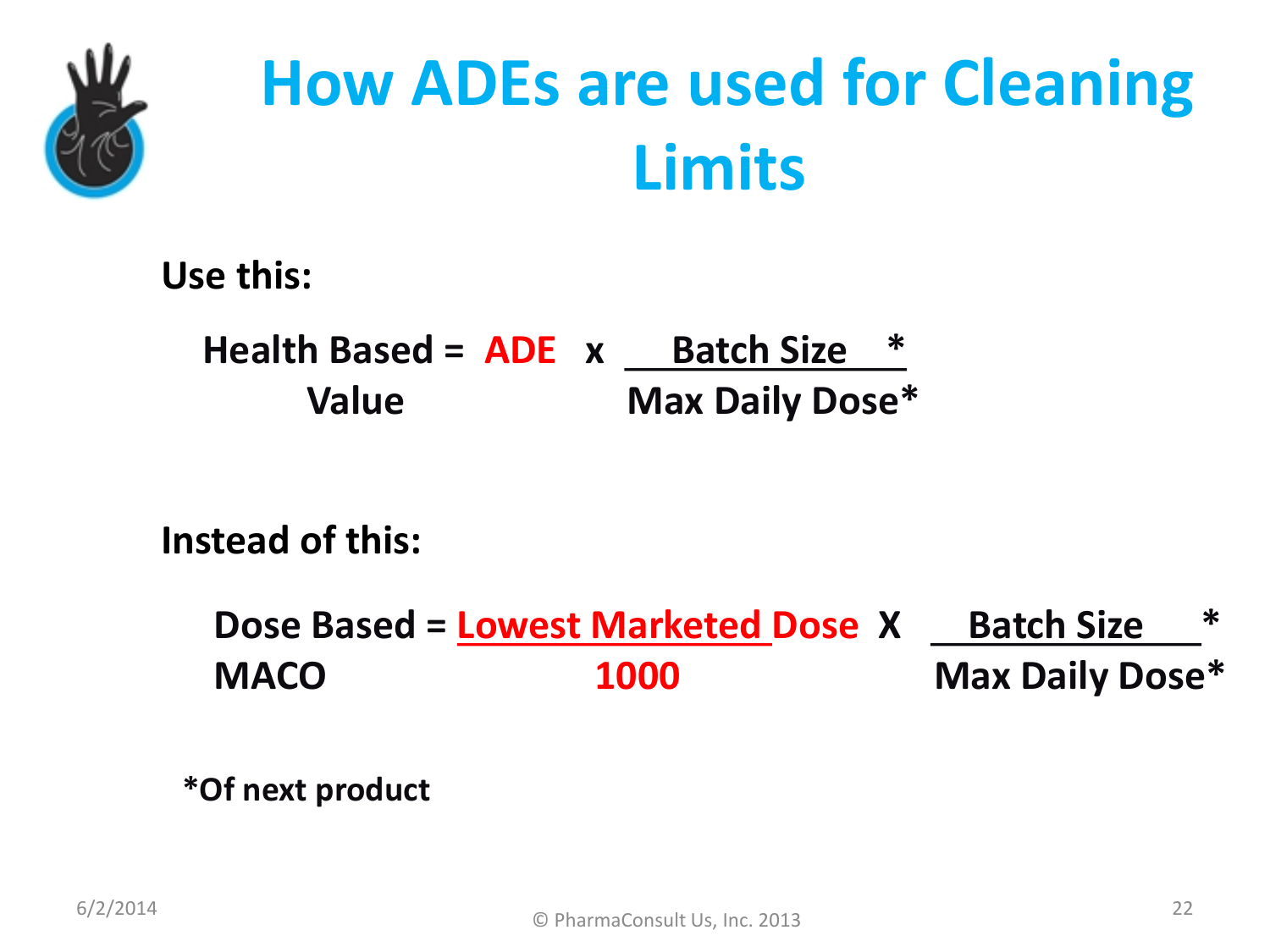

## **What is the effect of adding safety factors?**

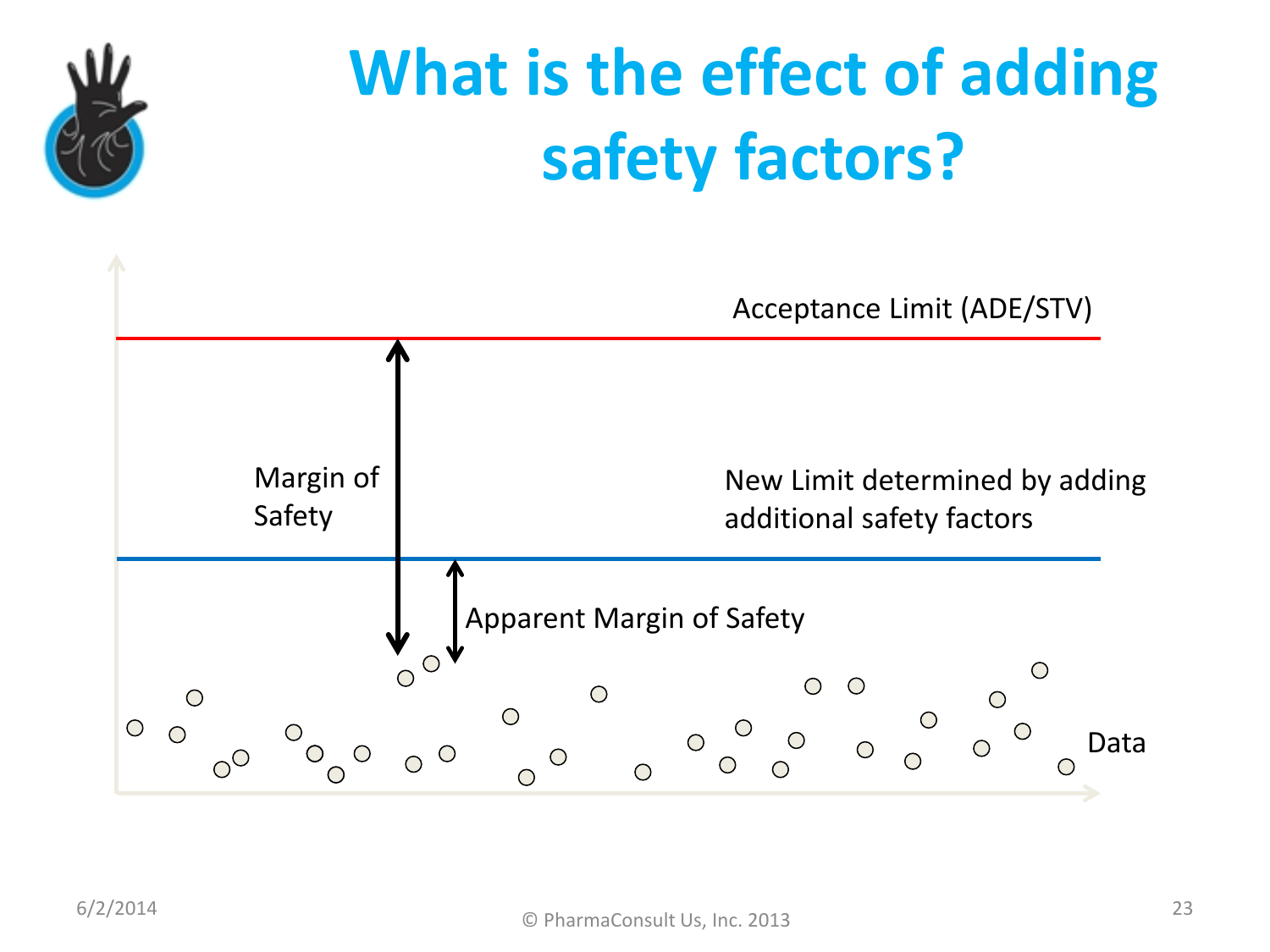

### **Hierarchy of Limits**

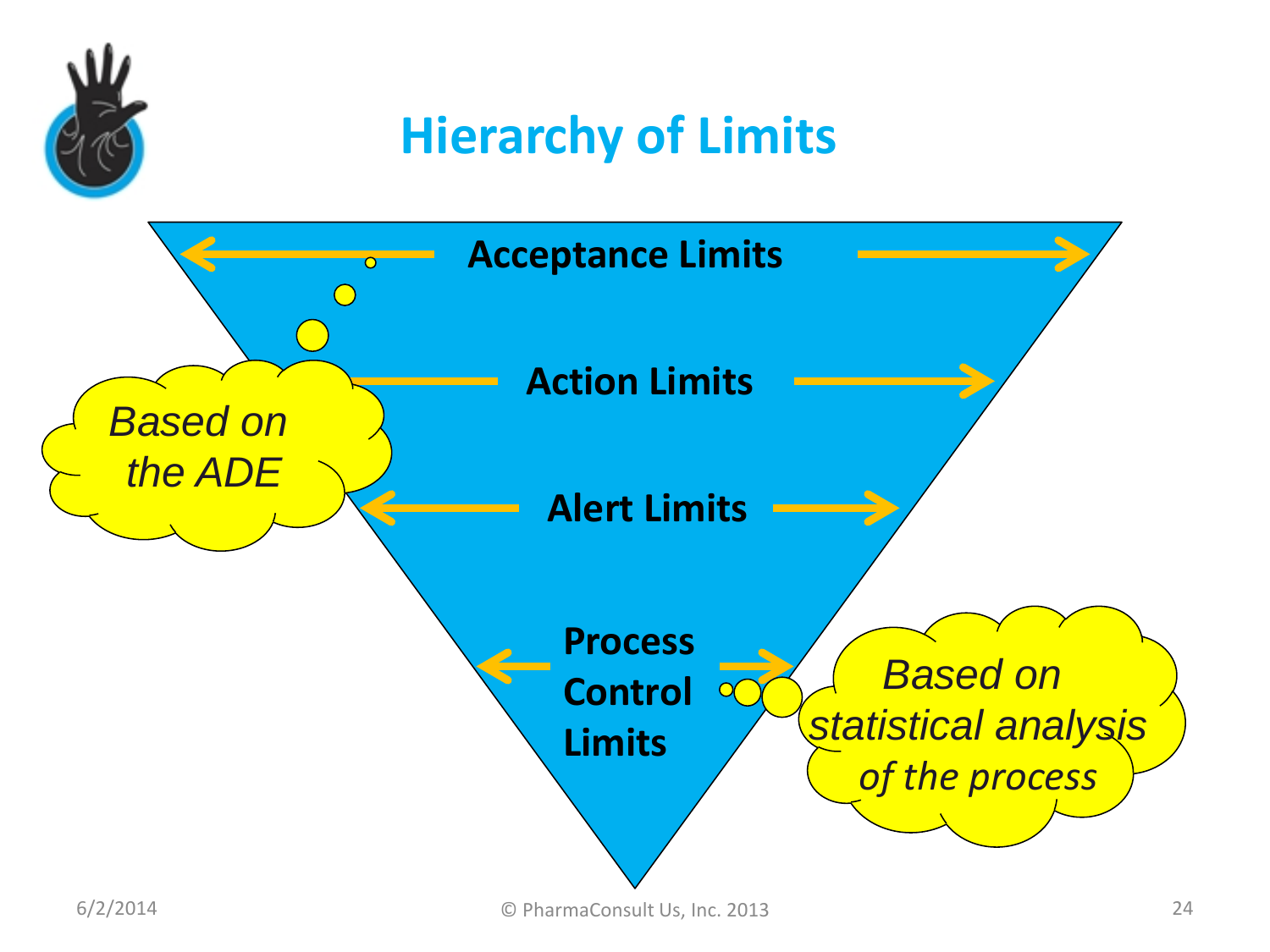

# **Visual Residue Limits**

- **F** Fourman and Mullen determined a visible limit of  $\sim$ 100 μg per 2 X 2-in. swab area or  $\sim$ 4 μg/cm<sup>2</sup>.
- **E** Jenkins and Vanderwielen observed residues as low as 1.0  $\mu$ g/cm<sup>2</sup> with a light source.
- Forsyth *et al.* determined <0.4- to >10-μg/cm<sup>2</sup> VRLs for active pharmaceutical ingredients (APIs) and excipients.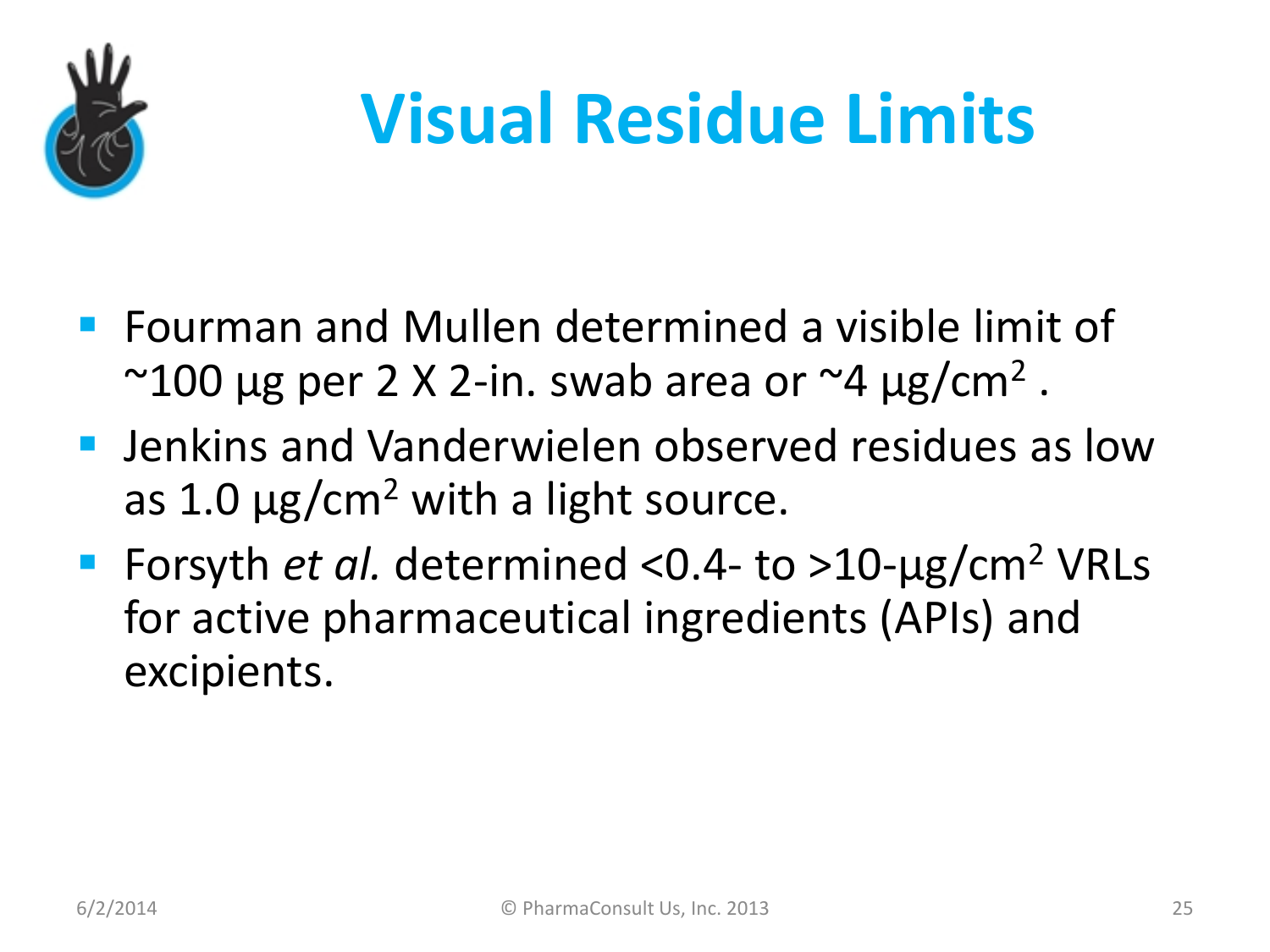



- $\blacksquare$  AC = Acceptance Criteria in mcg/cm2
- Why not go with the lowest value?

Visual Limit =  $1 - 4$ mcg/cm2